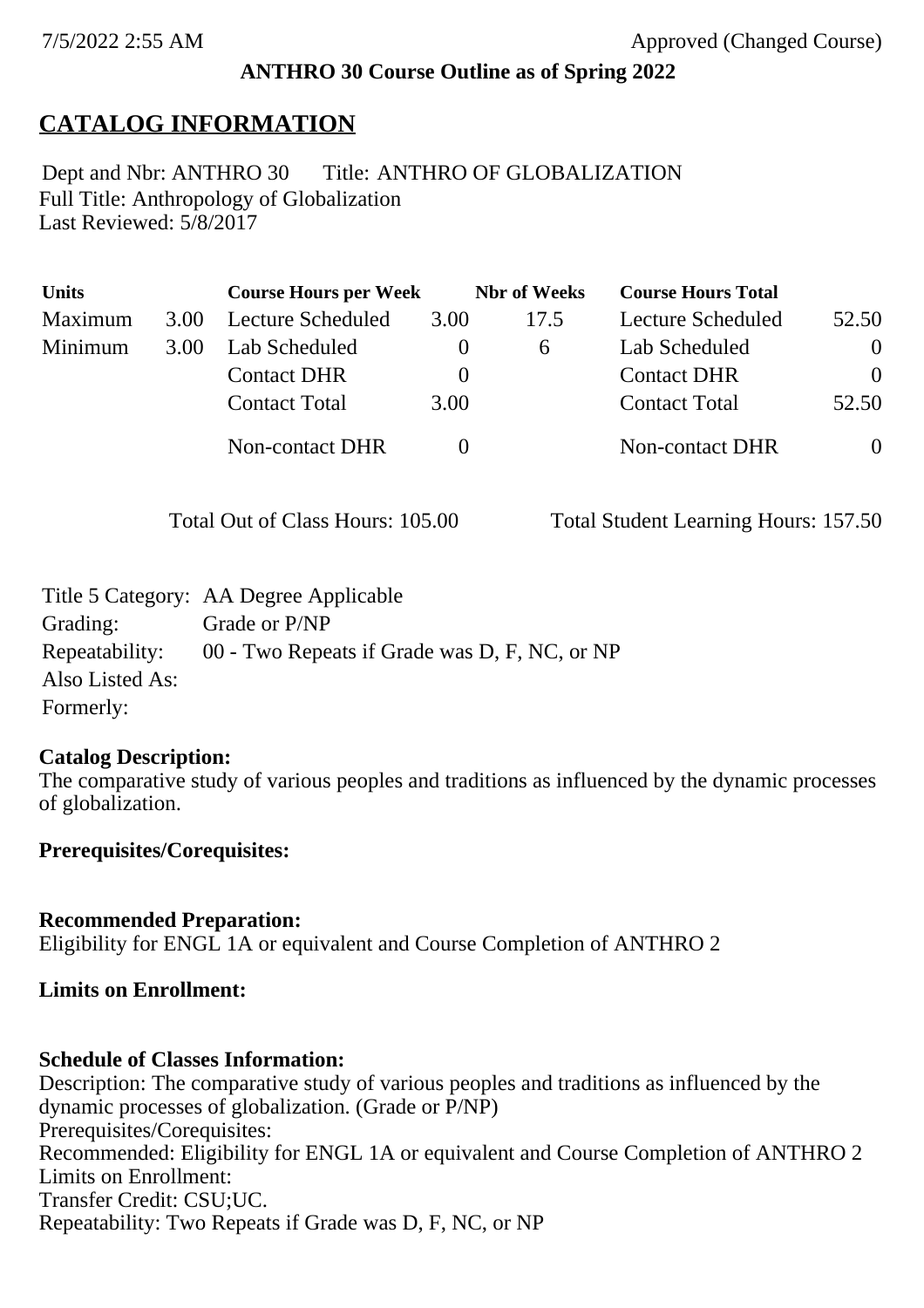# **ARTICULATION, MAJOR, and CERTIFICATION INFORMATION:**

| <b>AS Degree:</b>                 | <b>Area</b><br>I)<br>H                                       | Global Perspective and<br><b>Environmental Literacy</b>                                                     | Social and Behavioral Sciences Fall 1981 | Effective:                | Inactive: |
|-----------------------------------|--------------------------------------------------------------|-------------------------------------------------------------------------------------------------------------|------------------------------------------|---------------------------|-----------|
| <b>CSU GE:</b>                    | <b>Transfer Area</b><br>$\mathsf{D}$<br>D1<br>D <sub>7</sub> | <b>Social Science</b><br>Anthropology and Archeology<br><b>Interdisc Social or Behavioral</b><br>Science    |                                          | Effective:<br>Summer 2004 | Inactive: |
| IGETC:                            | <b>Transfer Area</b><br>4<br>4A<br>4G                        | Social and Behavioral Science<br>Anthropology and Archeology<br>Interdis: Social and Behavioral<br>Sciences |                                          | Effective:<br>Spring 2007 | Inactive: |
| <b>CSU Transfer:</b> Transferable |                                                              | Effective:                                                                                                  | <b>Fall 1981</b>                         | Inactive:                 |           |
| <b>UC Transfer:</b> Transferable  |                                                              | Effective:                                                                                                  | Fall 1981                                | Inactive:                 |           |

# **CID:**

# **Certificate/Major Applicable:**

[Major Applicable Course](SR_ClassCheck.aspx?CourseKey=ANTHRO30)

# **COURSE CONTENT**

# **Student Learning Outcomes:**

Upon completion of the course, students will be able to:

- 1. Define the concept of globalization and explain its role as a central force in the process of cultural change in the world today.
- 2. Identify the challenges faced by anthropologists studying a globalized world and explain contemporary anthropological approaches to globalization.
- 3. Analyze the experiences of globalization of people from varying cultural traditions and explain how they relate to social problems.

### **Objectives:**

Upon completion of this course, students will be able to:

- 1. Describe how historical forces (such as the formation of trade routes, European colonization, and technological innovations) lead to the processes of globalization.
- 2. Compare and contrast global changes in cultural traditions such as religion, politics, social organization, economics, gender roles, and ideas of illness and healing.
- 3. Apply and evaluate popular anthropological approaches and methodologies to globalization.
- 4. Describe and evaluate the processes of globalization.
- 5. Evaluate the accuracy and applicability of globalization frameworks upon current and future social problems.

# **Topics and Scope:**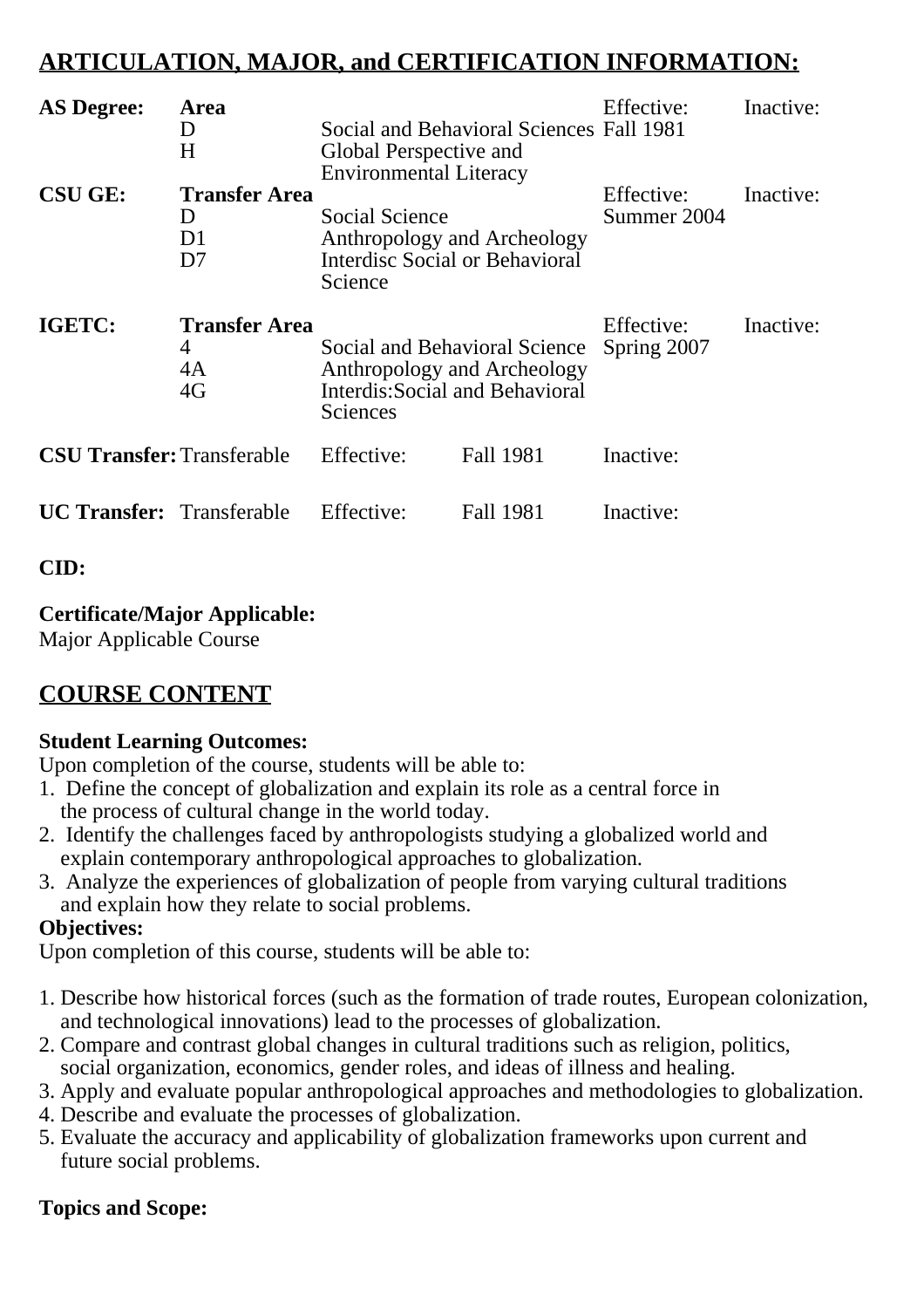- I. Introduction to Anthropology as a Holistic Discipline and to the Guiding Principles of Ethnographic Inquiry
	- A. Participant-observation
	- B. Cultural relativism
- II. Introduction to Globalization and its Influences on Human Culture
- III. The Description of the Historical Processes from the Ancient World to the Present Relevant to Understanding Globalization
	- A. Ancient trade routes
	- B. European colonization
- IV. Past and Current Theories Relating to Globalization
	- A. Political economy
	- B. World-system theory
	- C. Global assemblages
	- D. The global and the local
- V. Westernization and Global Culture
	- A. Cultural influences of westernization
	- B. Impacts of globalization on "the West"
- VI. Technology and Globalization
	- A. Impacts of transportation technologies
	- B. Impacts of communication technologies
	- C. Impacts of medical technologies
- VII. Impacts of Globalization on Cultural Traditions
	- A. Social organization
	- B. Political organization
	- C. Gender roles
	- D. Religion
	- E. Economics
- VIII. Global Governance
	- A. Multilateral financial institutions
	- B. Non-governmental organizations
	- C. Global citizenship
- IX. Impacts of Globalization on People of Particular World Regions and Cultural Traditions (may include one or more case studies).
- NOTE: The specific preference for examples from a particular world region (such as lowland South American, Andean South American, or Oceania) will be set by the expertise of the instructor. However, all examples will be linked to a global perspective in the overview of the course.

# **Assignment:**

- 1. Read at least 20 pages per week in texts or supplementary readings. All textbooks will be read as homework.
- 2. Two to ten learning assessments including quizzes, short essays, or group projects.
- 3. Write a minimum of 2500 words in the form of reading response papers, term papers or field project reports analyzing the influence of globalization processes.
- 4. Two to four exams including a final exam (may be objective, short-answer, and / or essay examinations).
- 5. Optional assignments include assigned map quizzes, other types of homework, attendance and in-class participation.